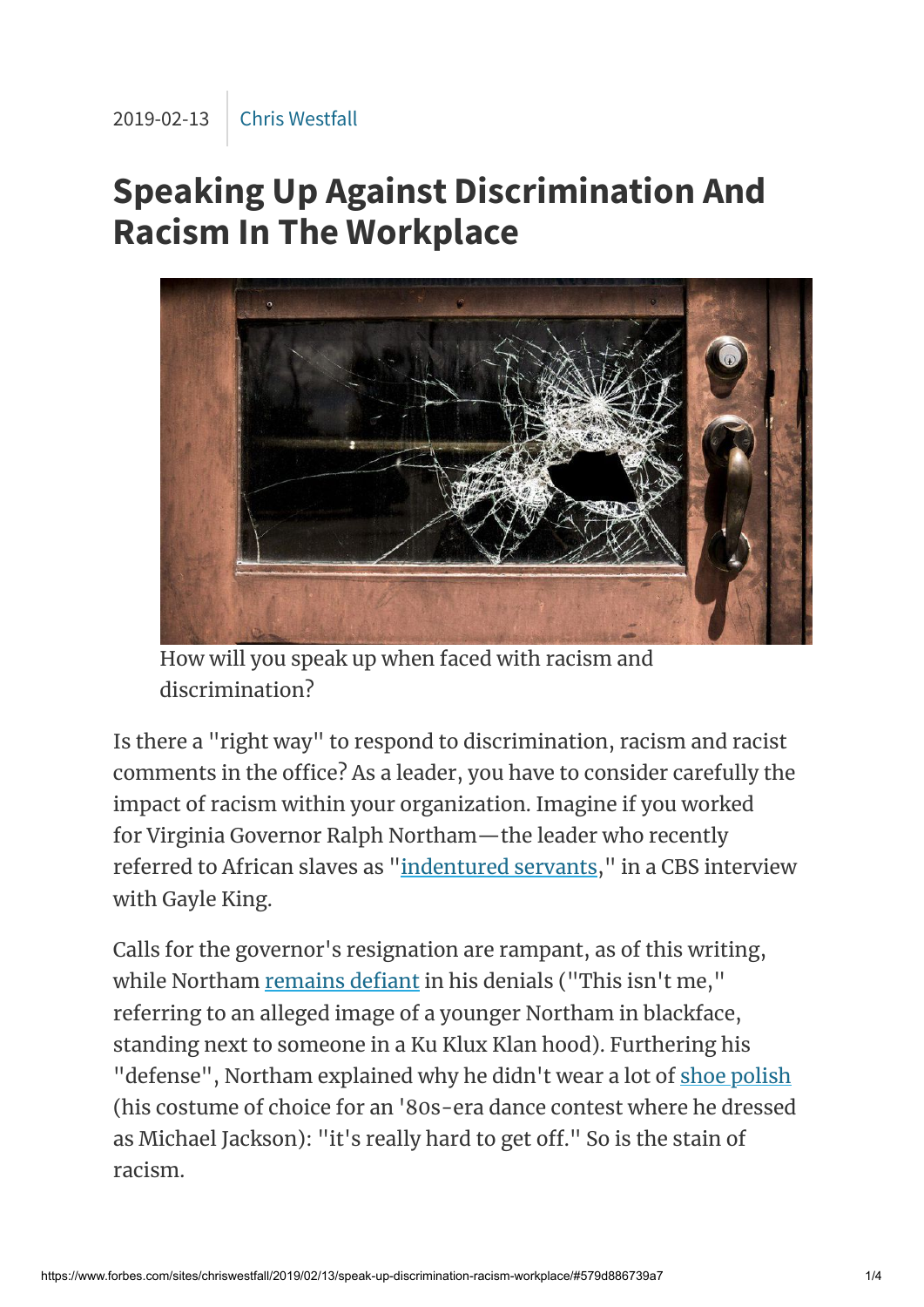As a leader, you may have already faced racism and discrimination in your organization, or in your life. Whether you encounter antisemitism, unwanted sexual advances, or misunderstandings about LGBTQ lifestyles, marginalizing others is poison for your company. How you communicate around discrimination will define your impact as a leader...and as a human being.

Here are four ways you can speak up against racism, and discrimination, in the workplace.

1. Not Welcome Here: As a leader, you set the tone for your team. Do you have a clearly stated zero tolerance policy against racism, sexual misconduct and discrimination?As the saying goes, *"What you allow is* what will continue." Marginalizing others is easy, in this day and age teamwork only comes with clear guidance from the top. Does everyone know where you stand, and why? The great coach of the Green Bay Packers, Vince Lombardi, famously kept racism out of the locker room —as he led the Packers to world championships during 1960s. He refused to frequent restaurants and hotels that treated anyone differently due to their skin color. Lombardi, the namesake of the Super Bowl Trophy, [coached](https://www.austinchronicle.com/daily/sports/2013-02-03/the-nfl-beat-lombardi-and-kopay/) the first openly gay player in the NFL, David Kopay (he came out after his NFL career had ended). Beyond Lombardi's moral motivations, we know that he wanted to win—so he fostered the environment that created greater teamwork, support and productivity. Do you?

2. "Do No Harm": What happens when someone pops off with a remark that is out of line, at a company function, meeting or event? How will you respond when the actions of the group (or an individual) are racist, sexist or hurtful? Consider the harm that starts with silence. When faced with inappropriate behavior, the time for action is immediate: don't let inaction condone discrimination. As a leader, it's your job to watch out for your organization. Tolerating intolerance lets the cancer spread. How quickly will you speak up, when you see behavior that is tearing people down—and destroying your team?

 $\theta_{\rm t}$  and intended to incite conflict. Begin in the first person: "When I heard  $\theta_{\rm t}$ 3. Free Speech Doesn't Mean Free Reign: As a leader, when talking to someone about recent racist comments, sexist remarks or unwanted sexual advances, a private leadership conversation is needed. In a private forum, there is a method for expressing yourself in a way that is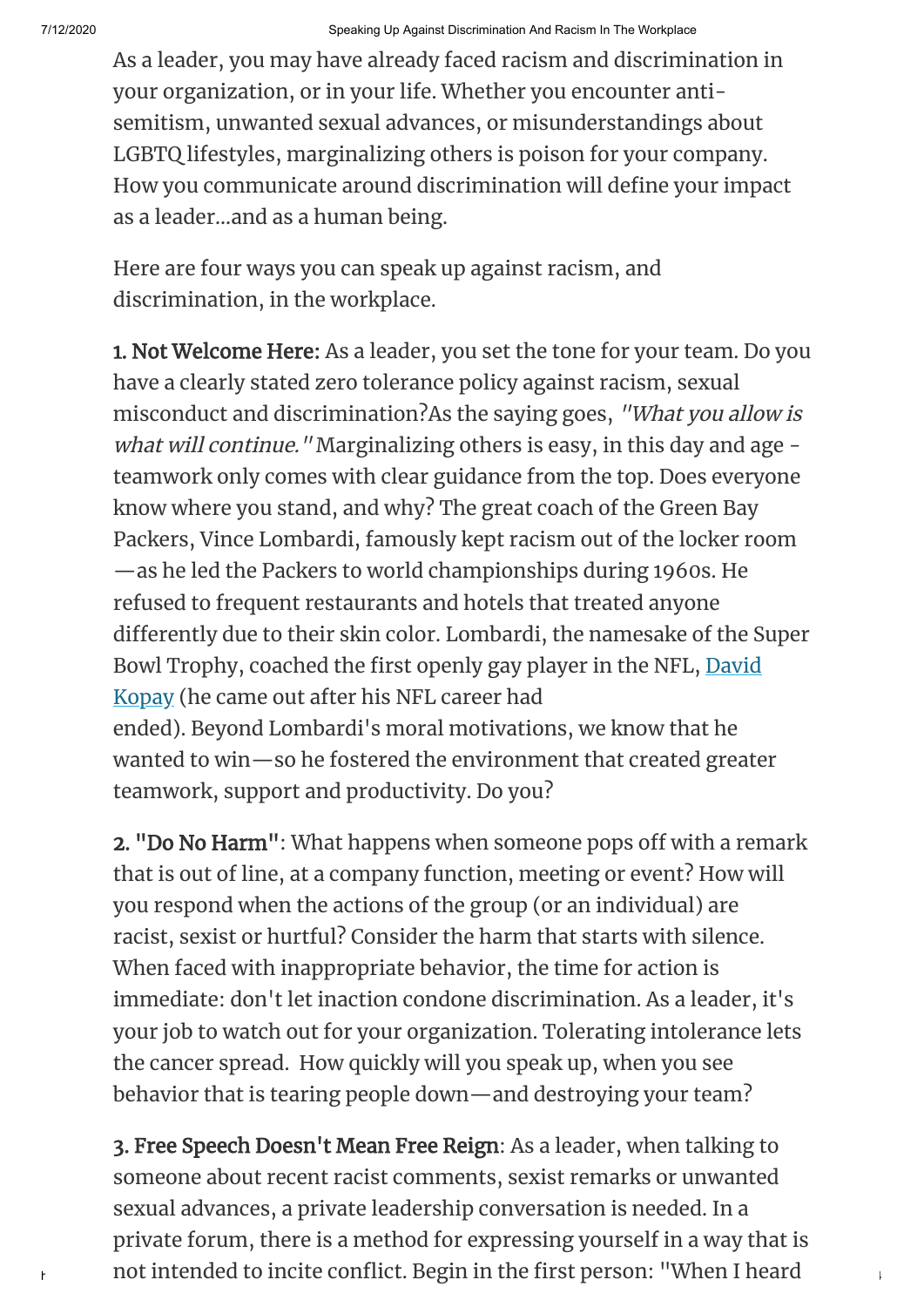what you said..." or "When I saw what you did..." and explain what it meant to you in a way that's calm and even-handed. Discrimination is a difficult topic, but don't duck. There are things that need to be said. And done. Depending on the circumstances, and your role, don't go it alone. Consider who could (and should) join you for this dialogue. The conversation must be a dispassionate retelling of the facts, followed by a first-person discussion of the impact. The conversation isn't a debate, but an understanding that actions have consequences. Were you hurt? Disappointed? Share your feelings, and (if you can) the feelings of the team. A look at the impact of divisiveness—and ask for others to do the same. Ask for greater understanding around collaboration: because we are all better when we work together, without fear of harassment.

4. The Conversation You Need: confronting racism can be a difficult dialogue, ripe with opportunity for disagreement. That's why it's important to shut the door. Consider carefully the *scope* of your conversation. Do you wish to convert or change the thinking of a racially insensitive person? That's a tall order. A more realistic goal: reaching understanding and encouraging new behavior. Understanding how words (and actions) can do harm—even unintentionally can shed a non-confrontational light on unwanted actions. Maybe you can't change minds, but you can close lips. And curb behavior. If harmful intentions are evident, the conversation needs to include HR or executive leadership. Beyond the moral implications of racism, racist remarks foster a hostile and offensive work environment. Be prepared to take disciplinary action. Align behavior to your expectations with a conversation that invites appropriate actions—or an appropriate departure, if needed. As a leader, you must share that offensive remarks are counter-productive...or even dangerous. And take swift action when others feel otherwise.

I can't erase history. But I can be a voice for tolerance, teamwork and collaboration -- one conversation at a time. How about you?